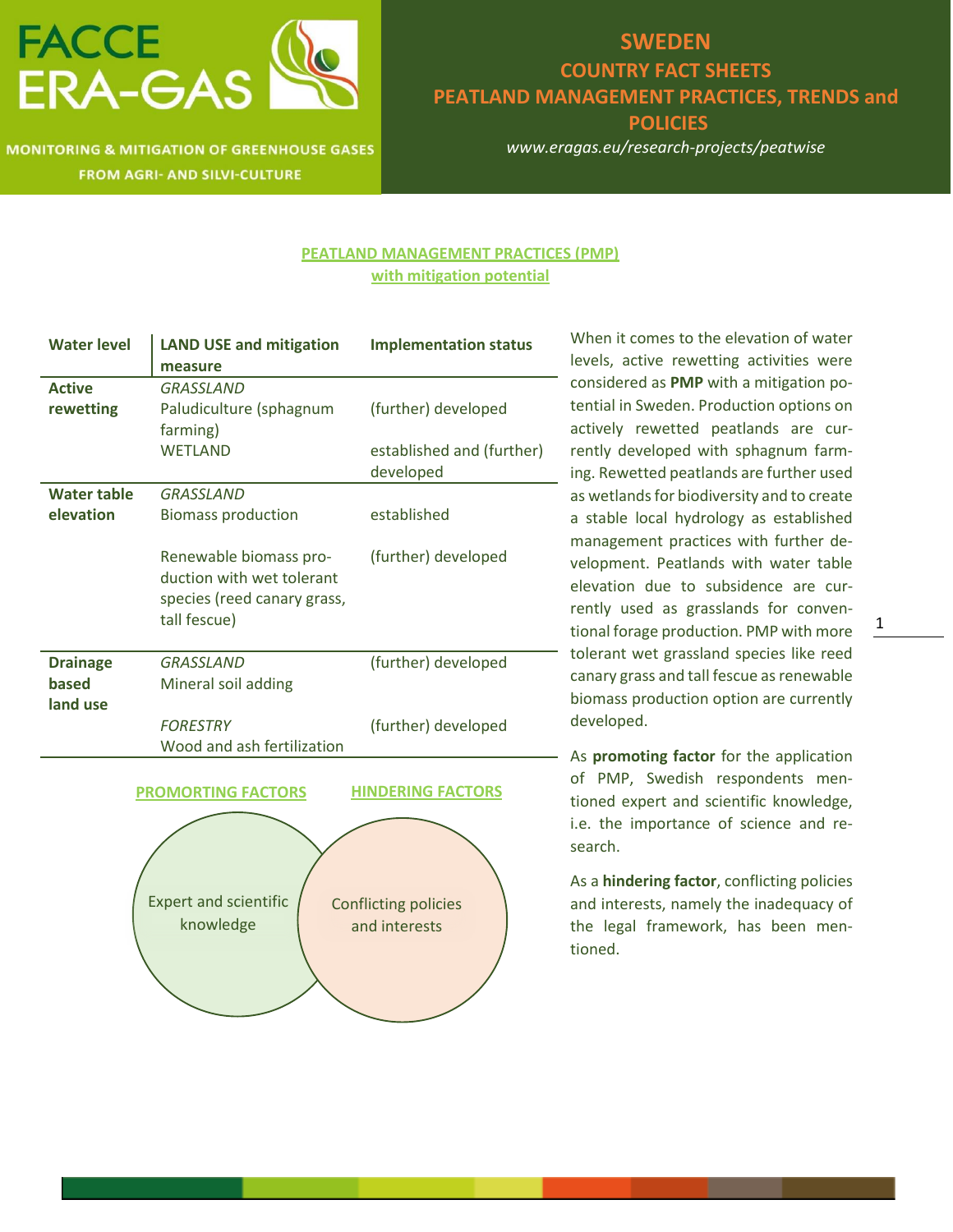

### **MONITORING & MITIGATION OF GREENHOUSE GASES FROM AGRI- AND SILVI-CULTURE**

## **SWEDEN COUNTRY FACT SHEETS PEATLAND MANAGEMENT PRACTICES, TRENDS and POLICIES**

*www.eragas.eu/research-projects/peatwise*

#### **TRENDS IN PEATLAND USE**



Statements concerning trends in peatland use in Sweden for 2050 are diverse. The area of drained peatland for forestry is expected to stay the same. The area drained for agriculture is estimated to remain the same or to be abandoned. The decrease of peat extraction areas is due to the termination of using peat as energy source and is usually followed by wetland use or forestry.

#### **POLICIES AND POLICY INSTRUMENTS RELEVANT FOR GHG MITIGATION**